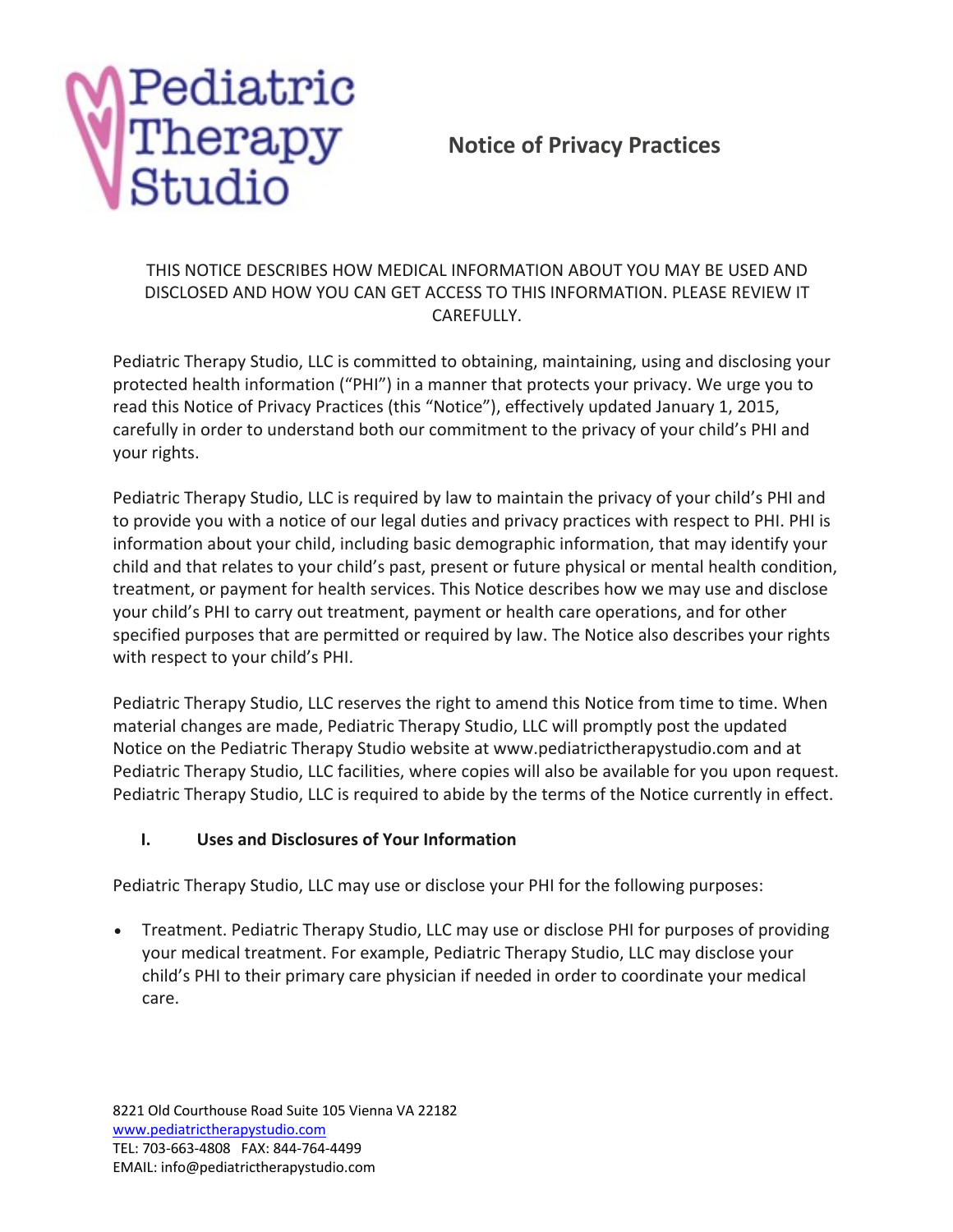- Payment. Pediatric Therapy Studio, LLC may use or disclose PHI for purposes of billing and collecting payment for our services. For example, we may disclose PHI to your health plan in order to obtain payment for our services.
- Health Care Operations. Pediatric Therapy Studio, LLC may use or disclose PHI to facilitate our business's health care operations. For example, we may review your child's PHI internally as part of an audit to confirm quality of our services being delivered to our patients.
- As Required by Law. Pediatric Therapy Studio, LLC may use or disclose PHI if required to do so by federal or state law.
- Disclosures to your child's Representative and/or Individuals Involved in Your Care Pediatric Therapy Studio, LLC may disclose your PHI to your friends or family members who are involved in your child's care, including those who are responsible for paying for your child's care and/or those who assist in your child's transportation to or from appointments. Pediatric Therapy Studio, LLC may also disclose PHI to your child's personal representative, as established under applicable law, or to an administrator or authorized individual associated with your estate.
- Disclosures to Business Associates. Pediatric Therapy Studio, LLC may disclose your child's PHI to certain of our service providers that have agreed to maintain the privacy and security thereof. For example, if Pediatric Therapy Studio, LLC contracts with an IT vendor, they may have access to certain aspects of your child's PHI – and they will also agree to protect its confidentiality.
- De-Identification of PHI. Pediatric Therapy Studio, LLC may de-identify your child's PHI, meaning that Pediatric Therapy Studio, LLC would remove all identifying features as determined by law to make it extremely unlikely that the information could identify your child. De-identified information no longer qualifies as PHI, meaning that Pediatric Therapy Studio, LLC may use and disclose it for purposes not set forth in this Notice.

Pediatric Therapy Studio, LLC may also use or disclose your child's PHI in other ways as permitted by law. Generally, these are ways that serve the public health and/or research. Specifically:

• Pediatric Therapy Studio, LLC may use or disclose your child's PHI as needed to assist with public health and safety issues and may disclose your child's PHI to law enforcement officials when needed, to health oversight agencies for authorized activities, and for special government functions including national security needs.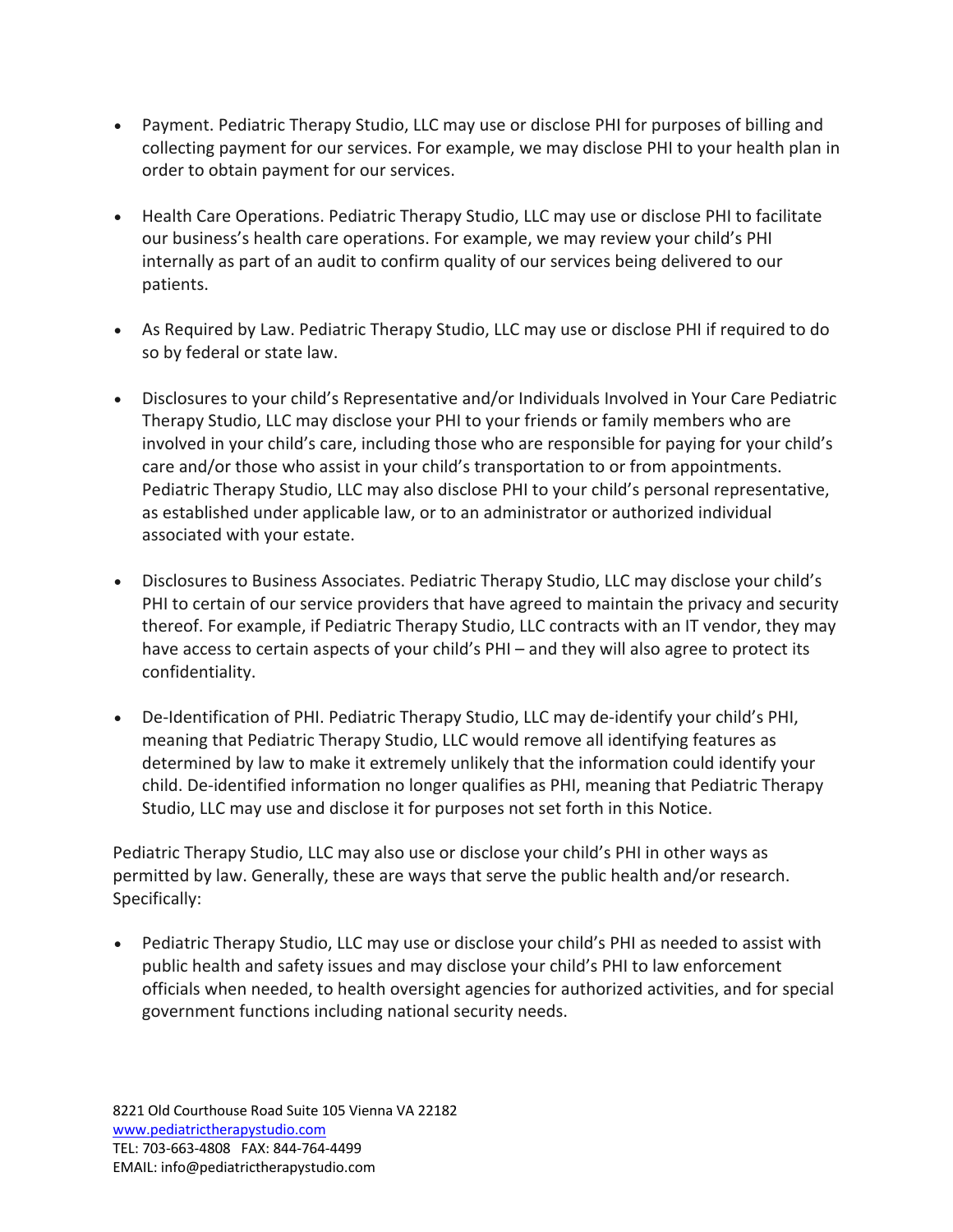- Pediatric Therapy Studio, LLC may disclose your child's PHI as needed to organ procurement organizations, medical examiners, and funeral directors in the event of an individual's death.
- Pediatric Therapy Studio, LLC may use or disclose your child's PHI in response to a court or administrative order, or in response to a subpoena.

Uses and disclosures of PHI for purposes other than those described above, including for marketing purposes and disclosures that would constitute a sale of PHI, will not be made in the absence of a written authorization signed by you or your child's personal representative. Once you sign an authorization, you may revoke it by contacting Pediatric Therapy Studio, LLC at any time unless it has already been relied upon to use or disclose PHI.

#### **II. Your Rights Regarding Your PHI**

You have the following rights with respect to your PHI:

- You have the right to request restrictions on certain uses and disclosures of your child's PHI. Pediatric Therapy Studio, LLC will consider every request to restrict uses or disclosures of your child's PHI and will strive to honor those that are reasonable. However, Pediatric Therapy Studio, LLC is not legally required to honor each request unless the requested restriction involves a disclosure not required by law to a health plan for purposes of payment or health care operations, and you have paid for the applicable services in full out of pocket. With respect to any requested restriction, if Pediatric Therapy Studio, LLC agrees to honor it, we will document such restriction and continue to abide by it.
- You have the right to receive confidential communications of your child's PHI from Pediatric Therapy Studio, LLC. Specifically, you may request that Pediatric Therapy Studio, LLC communicate with you about your child's PHI using a specific means, phone number, or address. Pediatric Therapy Studio, LLC will accommodate reasonable requests regarding confidential communications of your PHI.
- Subject to applicable state law, you have the right to inspect and copy your child's PHI. You also have the right to access and receive your child's PHI electronically if readily producible in such format.
- You have the right to correct or update your child's PHI. If you believe that there is an error in your child's PHI, you may request that Pediatric Therapy Studio, LLC update it as appropriate.
- You have the right to receive an accounting of certain disclosures of your child's PHI made by Pediatric Therapy Studio, LLC. Upon receipt of such request, Pediatric Therapy Studio, LLC will provide you with a list of disclosures made by Pediatric Therapy Studio, LLC nd in the prior six (6) years, not including certain types of disclosures such as, by way of example

8221 Old Courthouse Road Suite 105 Vienna VA 22182 www.pediatrictherapystudio.com TEL: 703-663-4808 FAX: 844-764-4499 EMAIL: info@pediatrictherapystudio.com